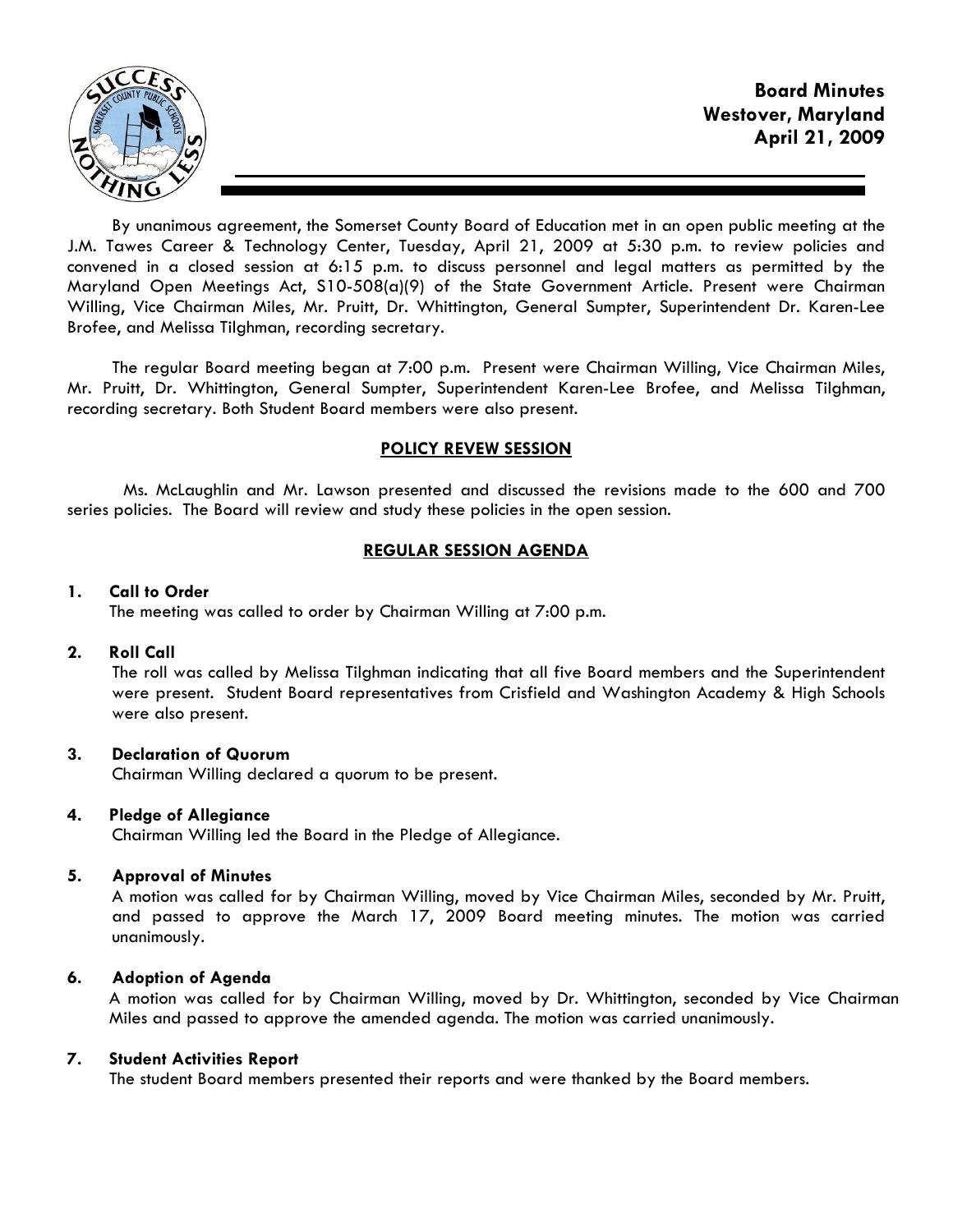## 8. Recognition and Congratulations

 Dr. Brofee read the proclamation by the Governor honoring April 26 – May 2 as School Psychology Week. It was also announced that April 23, 2009 is Administrative Assistant Day and May 05, 2009 is Teacher Appreciation Day.

## 9. Public Participation

There was no public participation.

## 10. J.M. Tawes Career & Technology Report

 Mr. Webster presented the J.M. Tawes Career and Technology Report to the Board members. He reported that nine students at ALC had returned to the Why Try Program and thirty percent of the ALC students returned to their home school. There are seven students currently enrolled in the 8<sup>th</sup> grade Teacher's Academy. Mr. Webster then showed a powerpoint on the Skills USA competitions narrated by Mr. Laird.

## 11. 2010 Local Revenue Budget Approval

Chairman Willing announced that the 2010 Local Revenue Budget was approved on April 14, 2009.

## 12 A. Finance

#### Monthly Finance and Food Service Reports

Ms. Miller provided the monthly finance report to the Board. The Board members thanked Ms. Miller for the information.

## Monthly Food Service Report

Ms. Miller provided the food service report. The Board was informed that lunch prices will be increasing for the next school year due to low meal participation.

## AARA – Stimulus Update

The Board members were informed that we would not be receiving the 320,000 in extra stimulus funding that was expected; however, Special Education and Title I will be receiving extra funding which should help.

## B. Student Services Report

## 600 Series Policies Revisions

Mrs. McLaughlin presented several policies for the Board to review and study for possible approval at the May Board meeting. The policies are as follows: 600-18, 600-19, 600-24, 600-25, 600-26, 600- 27, 600-28, 600-29, 600-30, 600-31,600-32, 600-33, 600-34,600-35, 600-37,600-38,600- 39,600-40, and 600-41.

Upon recommendation of the Superintendent, it was moved by Mr. Pruitt, seconded by Vice Chairman Miles and passed to approve revised Policy 600-36, Student Bullying Harassment, and Intimidation. The vote was carried unanimously.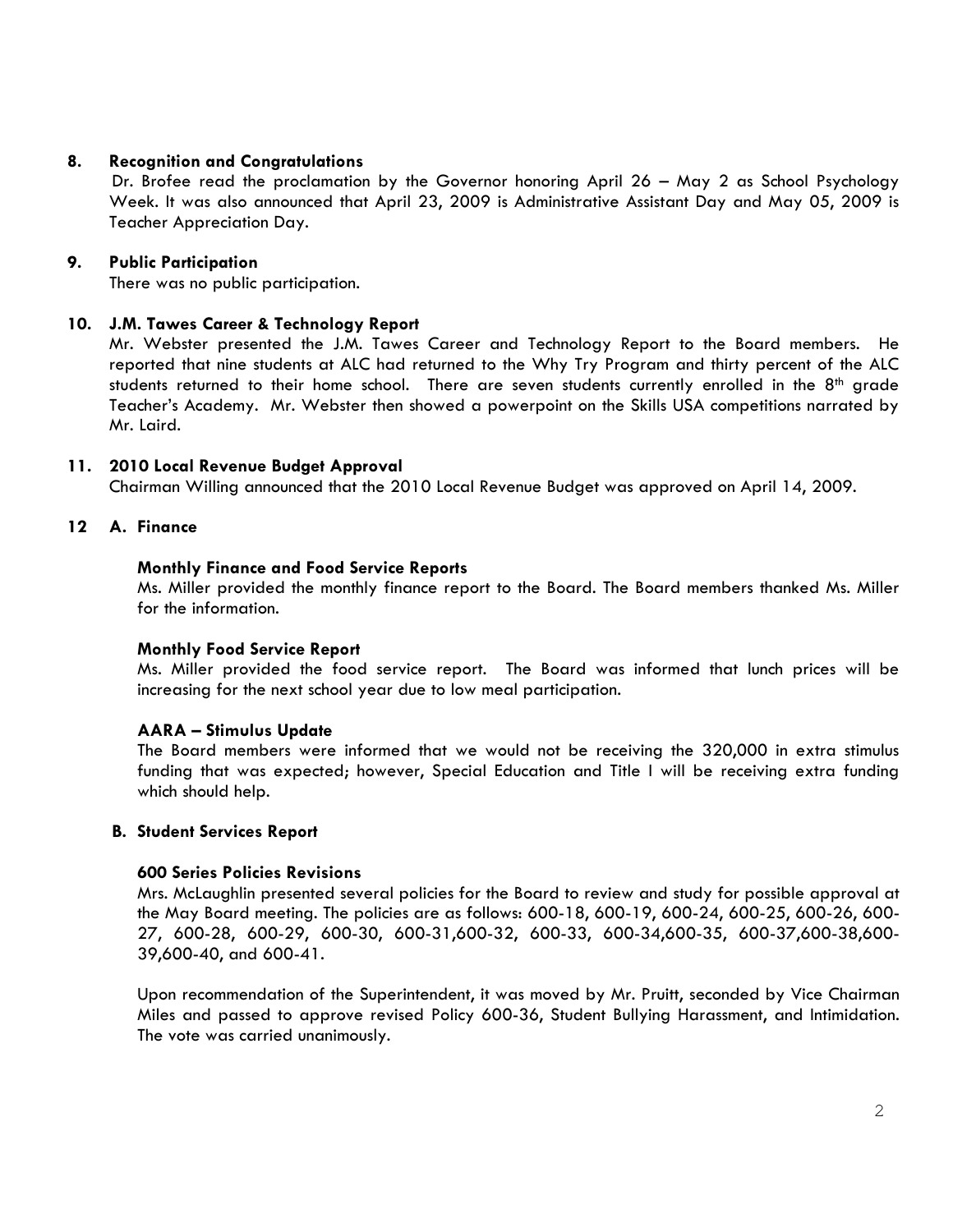## IOP Program Approval

Upon recommendation of the Superintendent, it was moved by General Sumpter, seconded by Vice Chairman Miles and passed to approve the IOP Program. This program is an Intensive Outpatient Therapy & Educational Program through the Hope Creek Youth and Family Center housed at the Marion Sarah Peyton School. Somerset County Public Schools are working with the center by providing transportation to and from the center. The vote was unanimous.

#### Connect Ed. Update

Ms. Carter provided an update on the Connect Ed. Parent Communication System. This system allows parents to be automatically contacted and kept informed on school happenings, school closings, etc. This system is no additional cost for SCPS as the funds are donated or grant supported for the rest of this year and next year. The Board members thanked Ms. Carter for the information.

#### New Policy Proposal: 600-42, Administration of Medical Assistance by Students

The Superintendent discussed the need for a policy that prioritizes the health and safety of our students and staff and clarifies the legal responsibilities of our system when administering care to students.

## C. Technology Update

 Ms. Smoker and Ms. Hopkins provided an update on Technology Education and the implementation of the student laptop program at Somerset Intermediate. The focus is on providing higher content and skill learning through the use of Technology.

## Technology Certification Program

 Ms. Smoker informed the Board members that teachers are now given the opportunity to obtain the Level III Technology Certification through an online course.

## D. HSA & Bridge Report

 Mr. Bloodsworth provided a report on the High School Assessments and the Bridge Plan. The students graduating in 2009 must pass the high school assessments. The students who have not passed the HSA's are given projects to do. The number of projects depends on the score a student received on the HSA. There were twenty-eight students doing Bridge projects and twelve of those students have met the requirements. Ms. Carter informed the Board members that the HSA/MSA has no significant impact on the graduation rate. Mr. Bloodsworth added that the counselors and testing coordinators play an important role in assisting students in passing the HSAs and Bridge projects. Dr. Whittington showed concern in regards to the reasons for the decrease in the graduation rate. The Superintendent responded that it is difficult to identify the single reasons for the decrease, circumstances and situations vary from one student to the next but we do everything that we can to keep students in school.

## E. Facilities and Transportation

#### Construction Manager, WHS Limited Renovation

Upon recommendation of the Superintendent, it was moved by Mr. Pruitt, seconded by Dr. Whittington and passed to approve Whiting-Turner and the Construction Manager for the Washington Academy and High School renovation. The vote was unanimous.